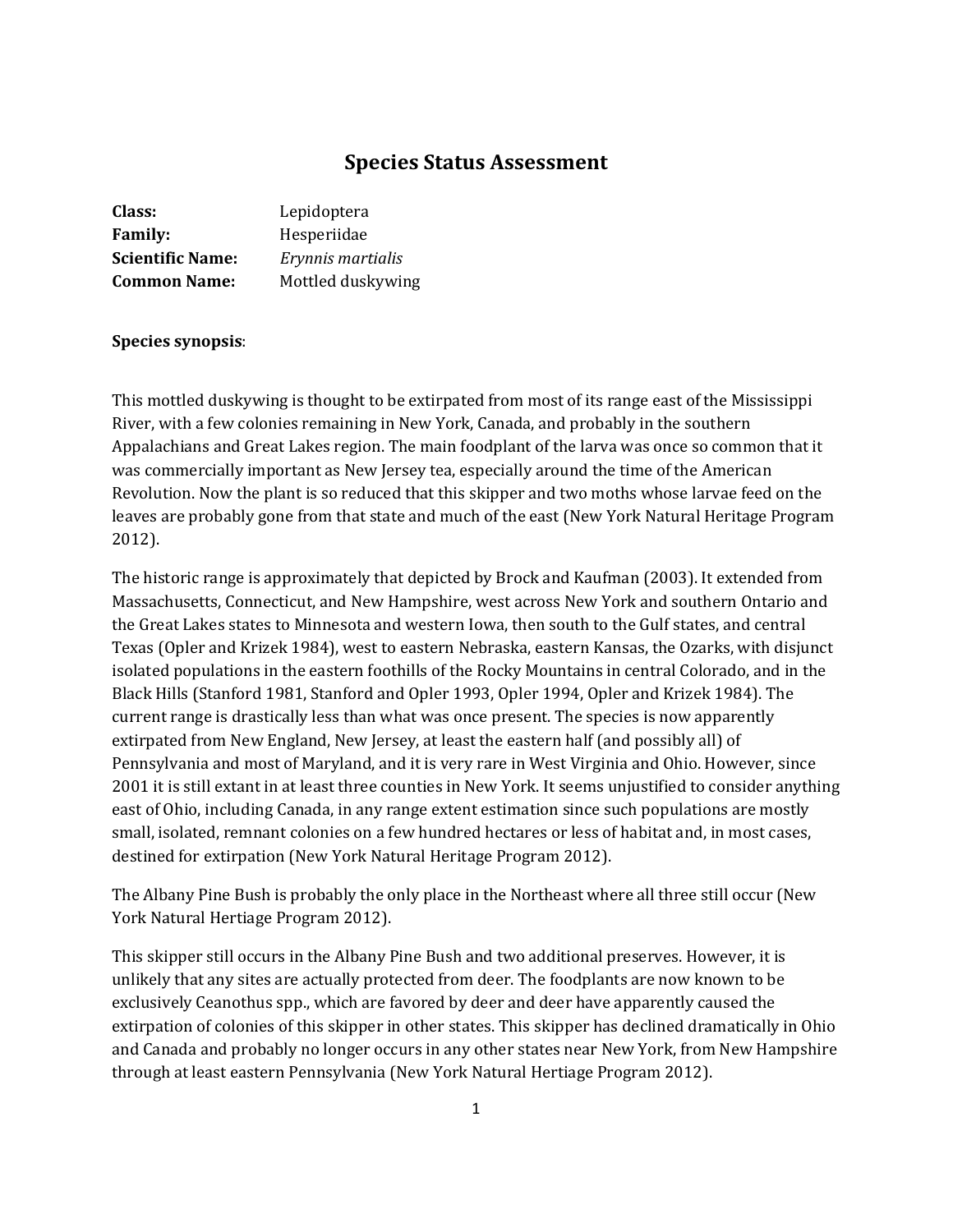### **I. Status**

# **a. Current and Legal Protected Status**

- **i. Federal \_\_\_**Not listed**\_ \_\_\_\_\_\_\_\_\_\_\_\_\_\_\_\_\_\_\_\_Candidate? \_\_\_**No\_\_\_\_\_\_\_\_
- **ii. New York \_\_\_** Special Concern: SGCN

# **b. Natural Heritage Program Rank**

- **i. Global \_\_\_\_\_**G3**\_\_\_\_\_\_\_\_\_\_\_\_\_\_\_\_\_\_\_\_\_\_\_\_\_\_\_\_\_\_\_\_\_\_\_\_\_\_\_\_\_\_\_\_\_\_\_\_\_\_\_\_\_\_\_\_\_\_\_**
- **ii. New York** \_\_\_\_\_S1**\_\_\_\_\_\_\_\_\_\_\_\_\_\_ Tracked by NYNHP? \_\_\_\_**Yes\_\_\_\_\_\_\_\_\_\_\_

# **Other Rank:**

None

# **Status Discussion:**

The current status and population size at many sites needs to be assessed. This species is apparently declining in the Albany Pine Bush, probably due to deer browsing. The extent of decline is a bit uncertain because the validity of some of the older records is uncertain. If, as seems likely, those in Shapiro (1974) are correct, the decline has been about 95% in the last 50 to 100 years which would be less than in most eastern states. Most New York records are historical.

# **II. Abundance and Distribution Trends**

- **a. North America**
	- **i. Abundance**

**\_\_X\_\_\_ declining \_\_\_\_\_increasing \_\_\_\_\_\_stable \_\_\_\_\_ unknown**

**ii. Distribution:**

**\_\_\_X\_\_ declining \_\_\_\_\_increasing \_\_\_\_\_\_stable \_\_\_\_\_ unknown**

**Time frame considered: \_\_\_\_\_\_\_\_\_\_\_\_\_\_\_\_\_\_ \_\_\_\_\_\_\_\_\_\_\_\_\_\_\_\_\_\_\_\_\_\_\_\_\_\_\_\_\_\_\_\_\_\_\_\_\_\_\_**

**Severe decline**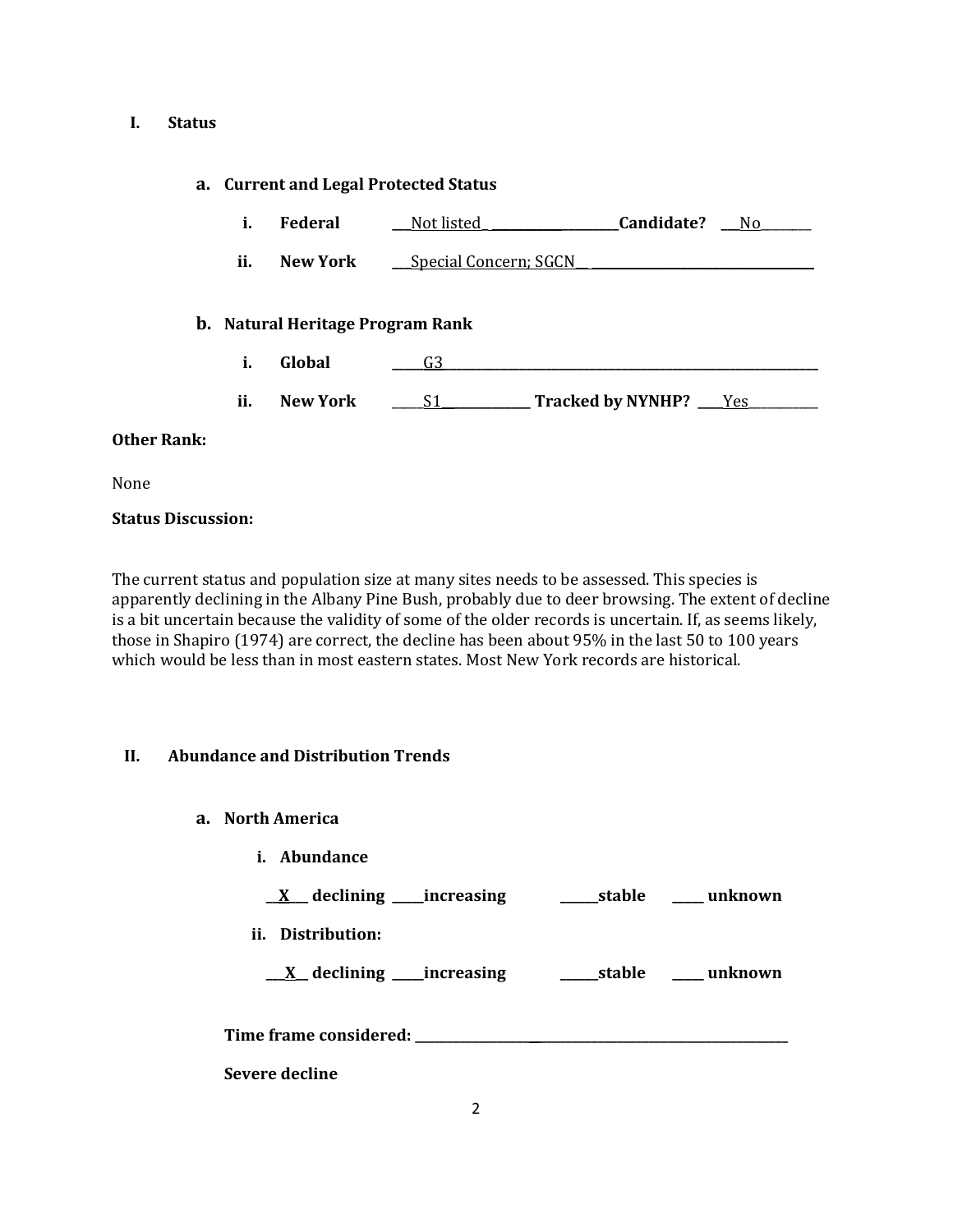- **b. Regional** 
	- **i. Abundance**

| $\underline{X}$ declining _____ increasing      | stable     | unknown |
|-------------------------------------------------|------------|---------|
| ii. Distribution:                               |            |         |
| $X$ declining _____increasing                   | ____stable | unknown |
| <b>Regional Unit Considered:</b> Northeast      |            |         |
| <b>Time Frame Considered:</b> Last 50-100 years |            |         |
| Severe decline                                  |            |         |

**c. Adjacent States and Provinces**

| <b>CONNECTICUT</b>               | Not Present _______ | No data $X_{-}$                                            |
|----------------------------------|---------------------|------------------------------------------------------------|
| i. Abundance                     |                     |                                                            |
|                                  |                     |                                                            |
| ii. Distribution:                |                     |                                                            |
|                                  |                     |                                                            |
|                                  |                     |                                                            |
|                                  |                     |                                                            |
| MASSACHUSETTS Not Present ______ |                     | No data $X_{-}$                                            |
|                                  |                     |                                                            |
| i. Abundance                     |                     |                                                            |
|                                  |                     | ___ declining ____increasing ______stable ___ X___ unknown |
| ii. Distribution:                |                     |                                                            |
|                                  |                     |                                                            |
|                                  |                     |                                                            |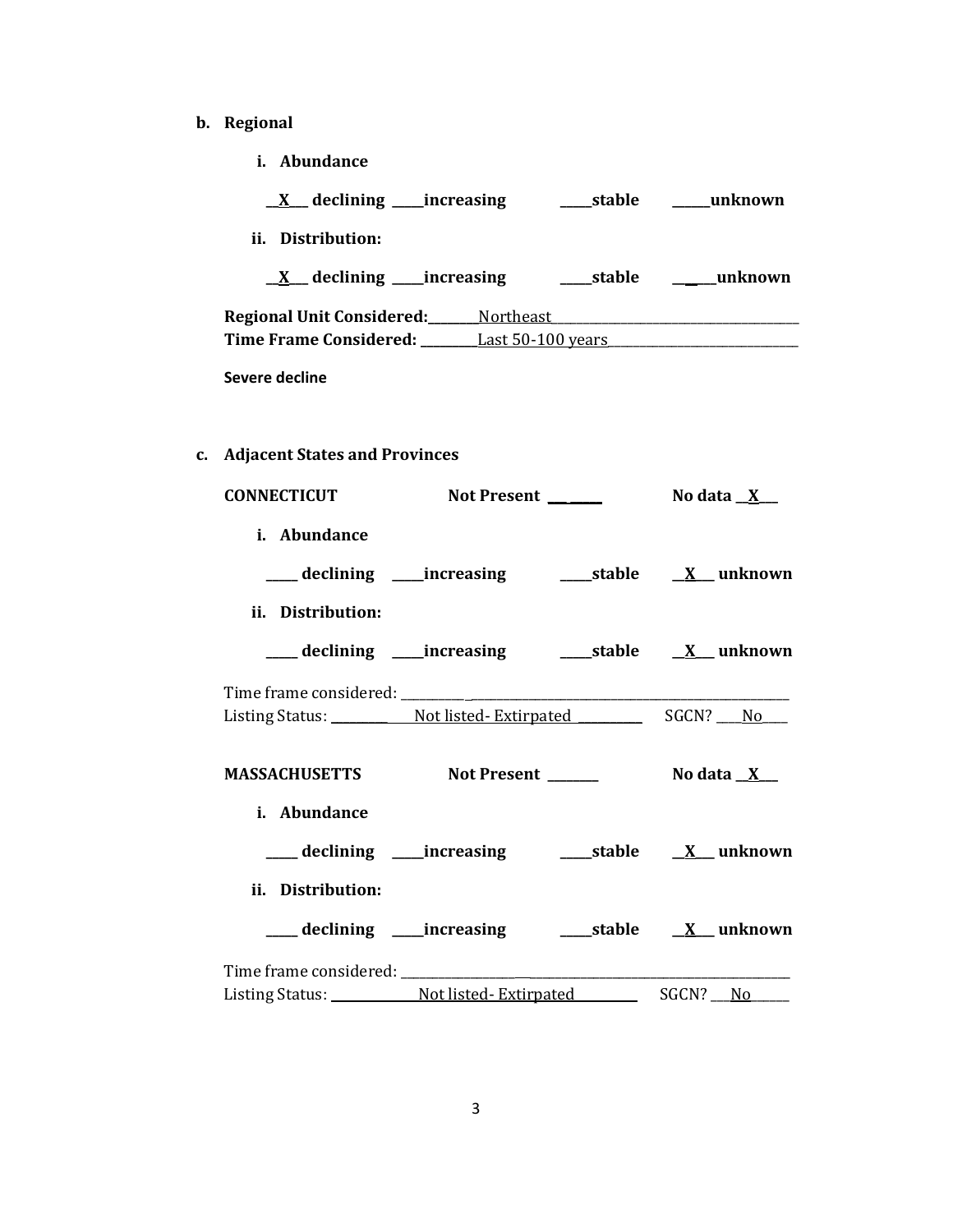| <b>NEW JERSEY</b>                   | Not Present ______                                                        | No data $\underline{\mathbf{X}}$ |
|-------------------------------------|---------------------------------------------------------------------------|----------------------------------|
| i. Abundance<br>ii. Distribution:   | ___ declining ____increasing ______stable ___ X___ unknown                |                                  |
|                                     | ___ declining ____increasing ______stable ___ <u>X</u> __ unknown         |                                  |
|                                     |                                                                           |                                  |
| <b>ONTARIO</b>                      |                                                                           |                                  |
| i. Abundance<br>ii. Distribution:   |                                                                           |                                  |
|                                     |                                                                           |                                  |
| Severe decline                      |                                                                           |                                  |
| <b>PENNSYLVANIA</b><br>i. Abundance | Not Present ______                                                        | No data _ <u>_X</u> ___          |
|                                     | ___ declining ____increasing ____________stable ____ <u>X__</u> _ unknown |                                  |
| ii. Distribution:                   | ___declining ___increasing _____stable ___ <u>X</u> __unknown             |                                  |
|                                     |                                                                           |                                  |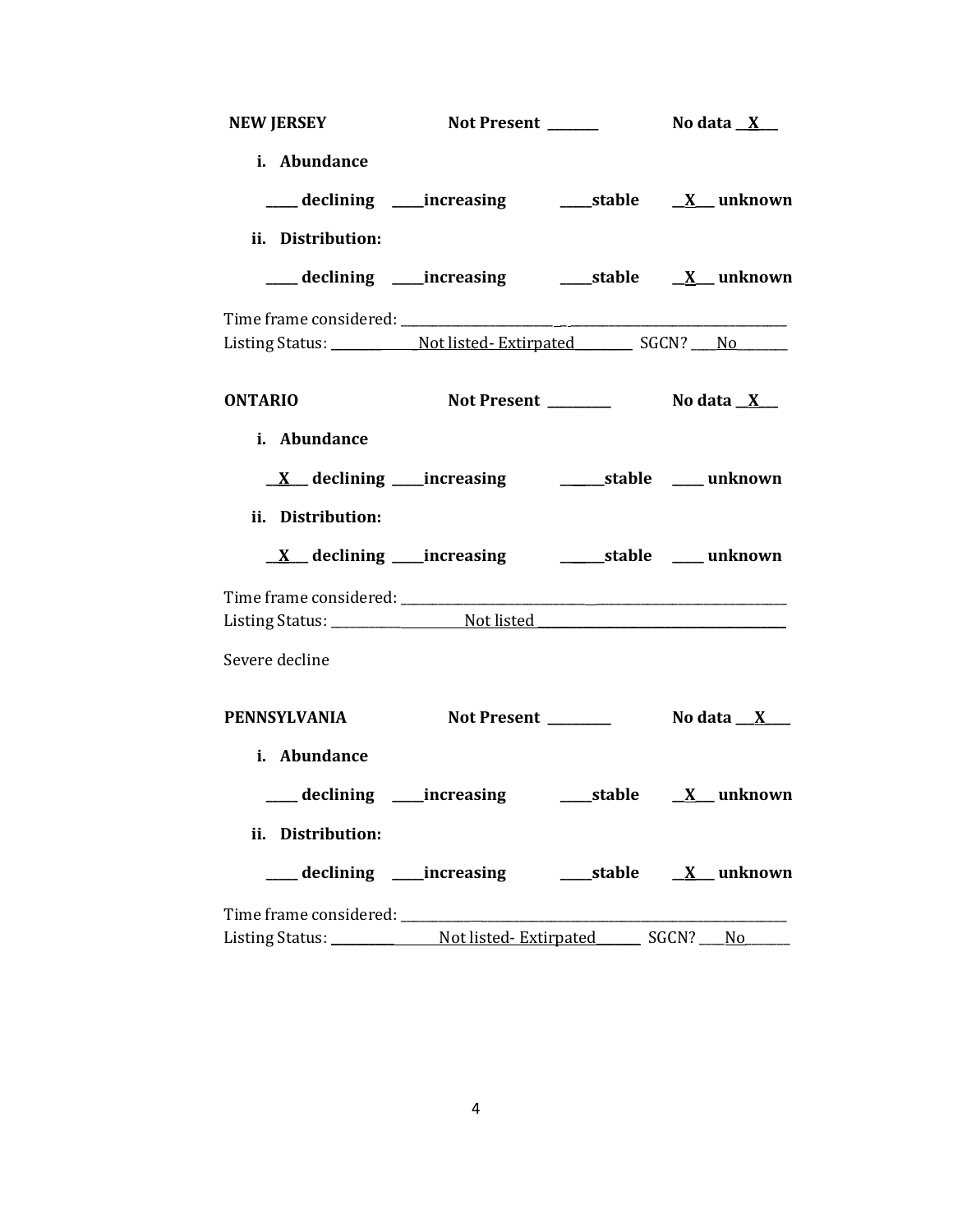| <b>QUEBEC</b>       | Not Present $X$ | No data ______ |
|---------------------|-----------------|----------------|
| <b>VERMONT</b>      | Not Present $X$ | No data ______ |
| d. NEW YORK         |                 | No data ______ |
| <i>i.</i> Abundance |                 |                |
|                     |                 |                |
| ii. Distribution:   |                 |                |
|                     |                 |                |
|                     |                 |                |

# **Monitoring in New York.**

None

#### **Trends Discussion:**



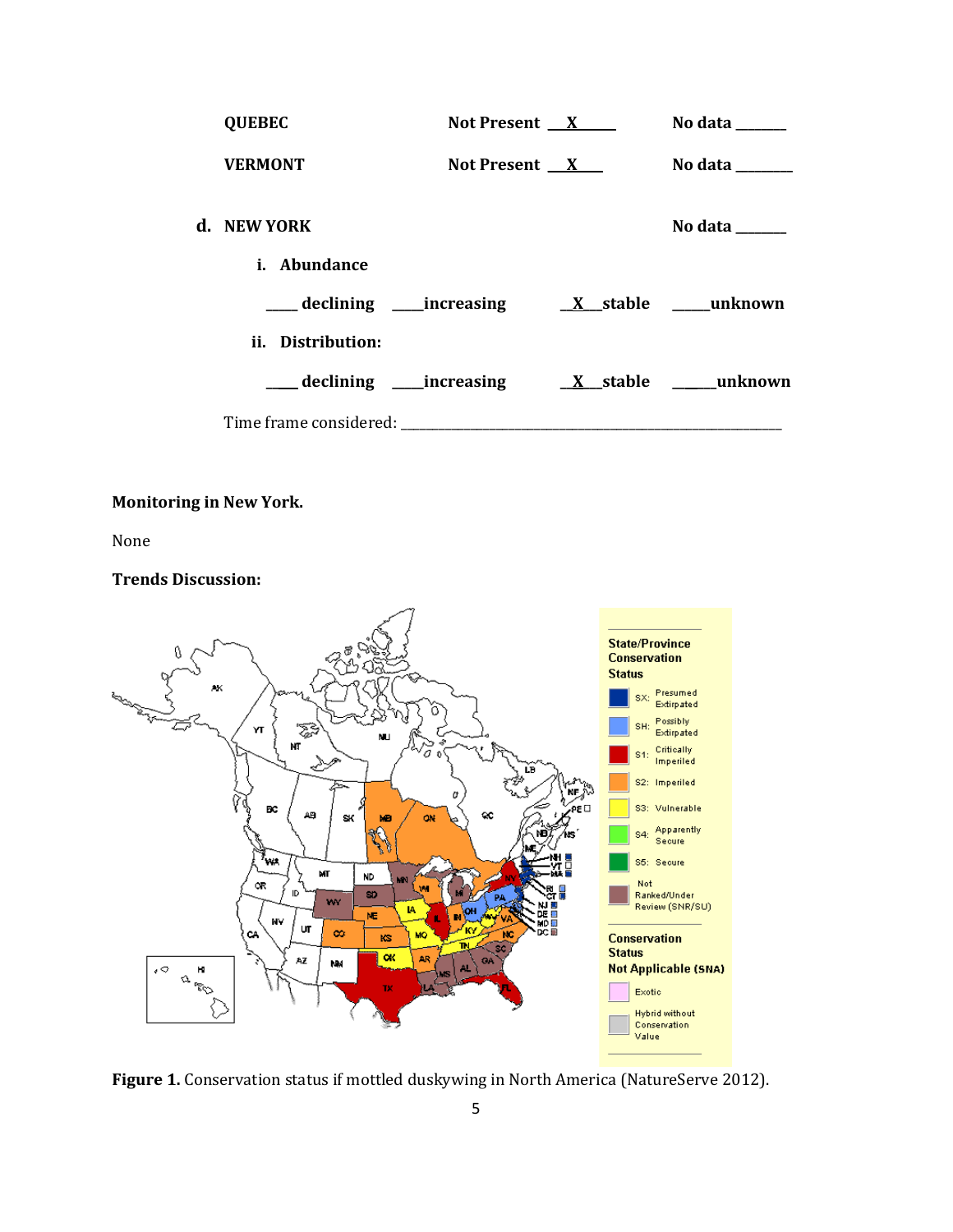# **III. New York Rarity, if known:**

| <b>Historic</b>                                          | # of Animals | # of Locations                            | % of State |
|----------------------------------------------------------|--------------|-------------------------------------------|------------|
| prior to 1970<br>prior to 1980<br>prior to 1990          |              | 1 county                                  | 5%         |
| <b>Details of historic occurrence:</b>                   |              |                                           |            |
| Suffolk County-1966                                      |              |                                           |            |
| <b>Current</b>                                           | # of Animals | # of Locations                            | % of State |
|                                                          |              | 2 counties                                | $5\%$      |
| <b>Details of current occurrence:</b>                    |              |                                           |            |
| Saratoga County -1999; Albany County -2000               |              |                                           |            |
| New York's Contribution to Species North American Range: |              |                                           |            |
| Distribution (percent of NY where species occurs)        |              | <b>Abundance</b> (within NY distribution) |            |
| $0 - 5%$<br>X —                                          |              | _ abundant                                |            |
| 6-10%                                                    |              | common                                    |            |
| 11-25%                                                   |              | fairly common                             |            |
| 26-50%                                                   |              | X uncommon                                |            |
| >50%                                                     |              | rare                                      |            |
| NY's Contribution to North American range                |              |                                           |            |
| $0 - 5%$                                                 |              |                                           |            |
| 6-10%                                                    |              |                                           |            |
| 11-25%<br>$x_{-}$                                        |              |                                           |            |
| 26-50%                                                   |              |                                           |            |

\_\_\_\_ >50%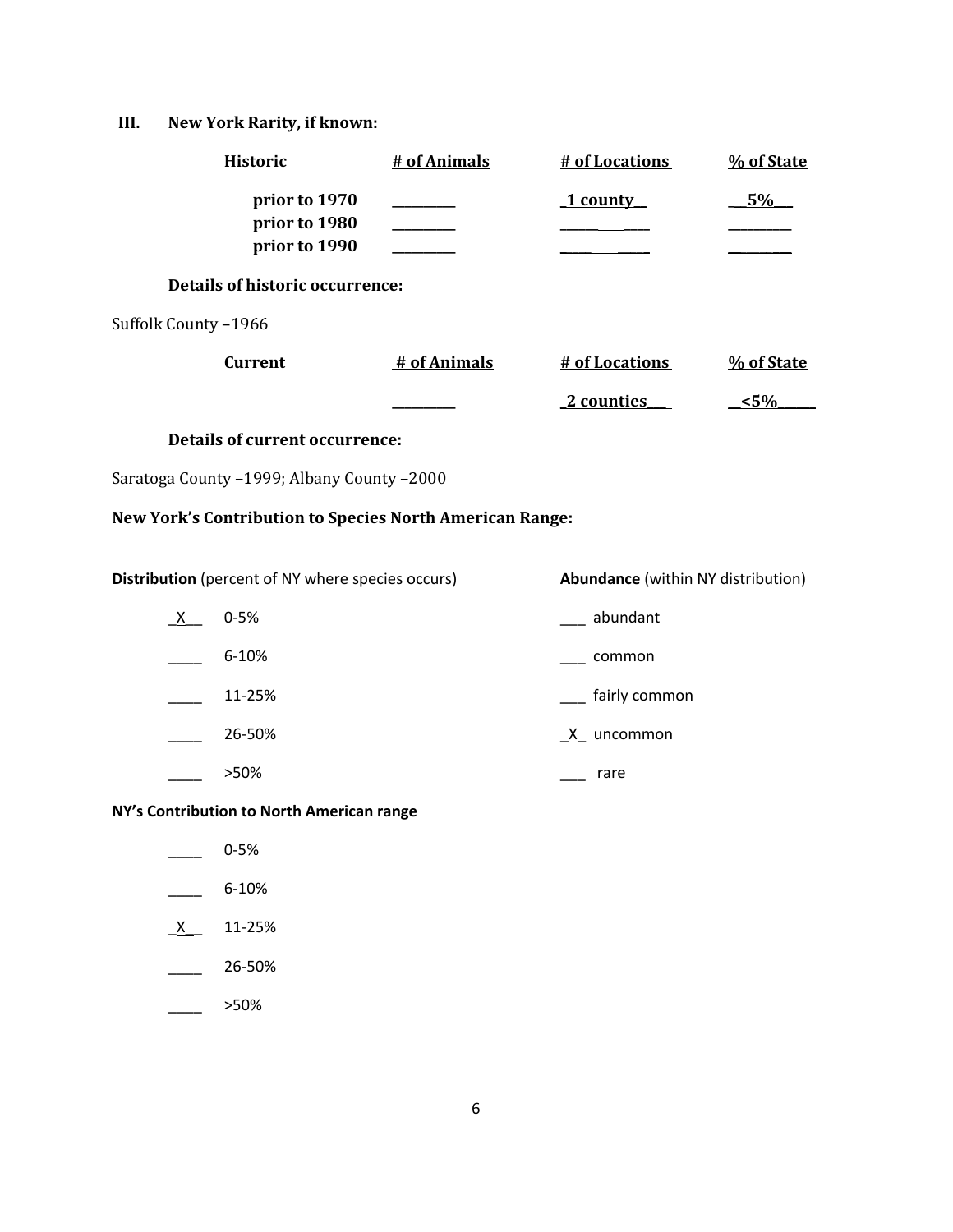#### **Classification of New York Range**

**\_\_\_\_\_ Core**

**\_\_X\_\_\_ Peripheral**

**\_\_\_\_\_ Disjunct**

**Distance to core population:**

**\_\_\_~1,000 mi\_\_\_\_\_**

# **IV. Primary Habitat or Community Type:**

**1.** Pine barrens

## **Habitat or Community Type Trend in New York:**

| Declining<br>$\mathbf{X}$          | Stable | Increasing | Unknown |
|------------------------------------|--------|------------|---------|
| Time frame of decline/increase: __ |        |            |         |
| <b>Habitat Specialist?</b>         |        | X Yes      | No.     |
| <b>Indicator Species?</b>          |        | Yes        | No      |

#### **Habitat Discussion:**

Former habitat types in New York likely included a variety of dry brushy or scrubby areas or relatively open woodlands with abundant New Jersey Tea (*Ceanothus americanus*), although as with any species of the genus Erynnis, the possibility of some records being misidentifications should be considered. The current and recently extirpated locations for this species in the Northeast and mid-Atlantic region are mostly inland Pitch Pine (*Pinus rigida*) barrens. One current New York occurrence is in an alvar grassland. In Ontario, oak savannas and oak woodlands can provide suitable habitat for this species, and it is likely that this was an historical habitat type in New York. The persistence of this species probably requires the foodplant to occur in substantial patches over an area of at least a few hundred acres or containing a cluster of smaller habitats (New York Natural Heritage Program 2012).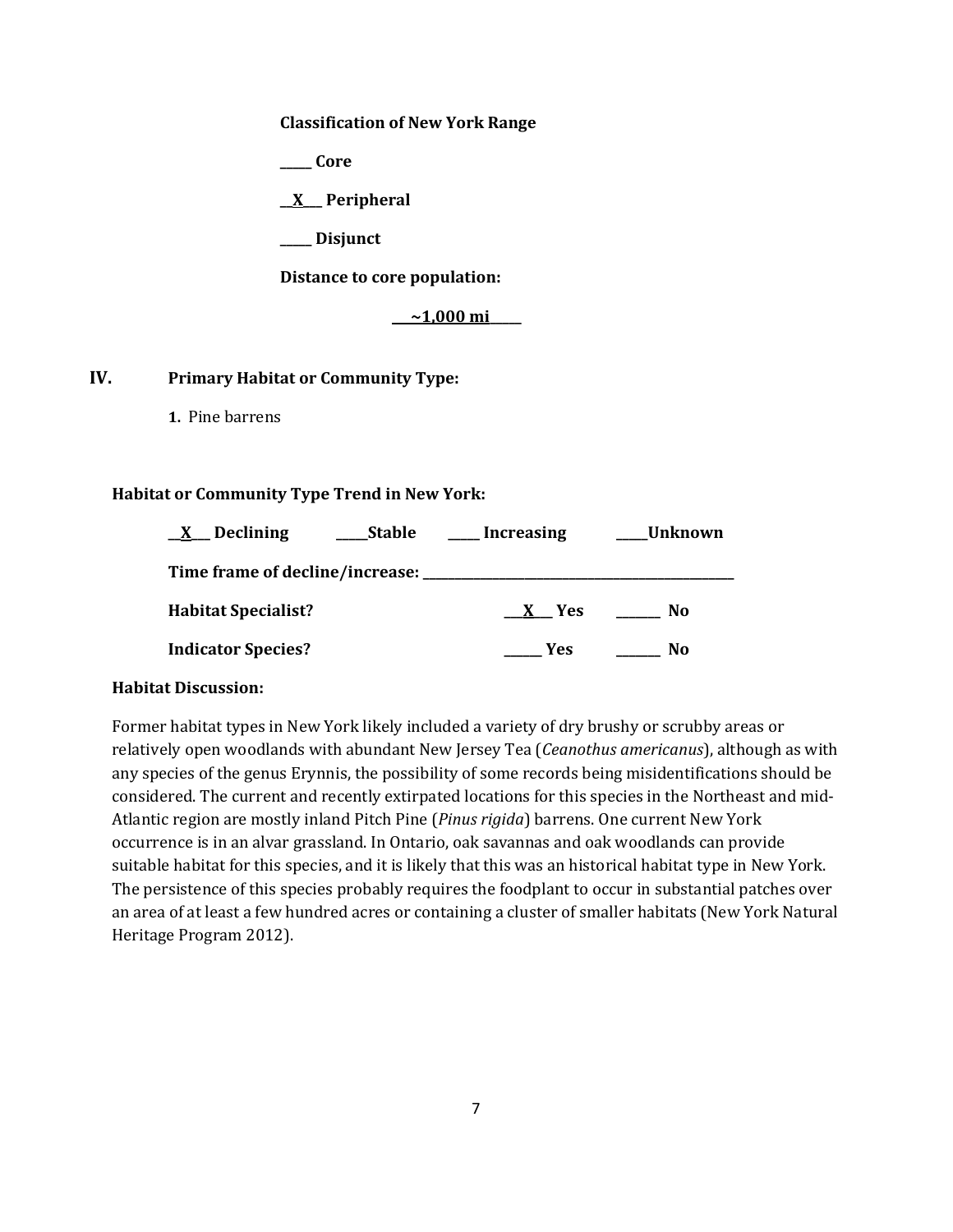**V. New York Species Demographics and Life History**

**\_\_\_X\_\_\_ Breeder in New York**

**\_\_X\_\_\_ Summer Resident**

**\_\_X\_\_\_ Winter Resident**

**\_\_\_\_\_ Anadromous**

**\_\_\_\_\_ Non-breeder in New York**

**\_\_\_\_\_ Summer Resident**

**\_\_\_\_\_ Winter Resident**

**\_\_\_\_\_ Catadromous**

**\_\_\_\_\_ Migratory only**

**\_\_\_\_\_Unknown**

#### **Species Demographics and Life History Discussion:**

To wait for females, males perch and patrol on ridges and hills during the day, sitting on the ground or on tips of twigs. Females deposit eggs singly on the host plant. Fully-grown caterpillars hibernate. There are two broods from April-September. Adults nectar from flowers of bush houstonia, gromwell, hoary vervain, and other plants. Caterpillar hosts include wild lilacs such as New Jersey tea (*Ceanothus americanus*), and redroot (*Ceanothus herbaceus var. pubescens*) in the buckthorn family (Rhamnaceae) (Butterflies and Moths of North America 2012).

# **VI. Threats:**

This butterfly's foodplant, New Jersey tea (*Ceanothus americanus*), is a favored food by deer. Deer are known to have eliminated populations of this species in other states (e.g., Pennsylvania) and they could be a major factor in the collapse of this skipper in the East, although there have been others such as successional changes. Impacts from deer would be by far the most likely explanation for any decline in the Albany area (New York Natural Heritage Program 2012). Fire is also very important to maintain NJ tea plants, therefore too much or too little fire is a threat (SGCN Expert meeting, November 2013).

Excessive browsing by deer and loss of brushy and barrens habitats are among the factors in this decline. The recent well-known populations on the southeastern Pennsylvania serpentine barrens apparently disappeared in the early or mid 1990s following a few years of heavy browsing of the foodplant by deer. The deer herd was reduced, the plants recovered, but with no known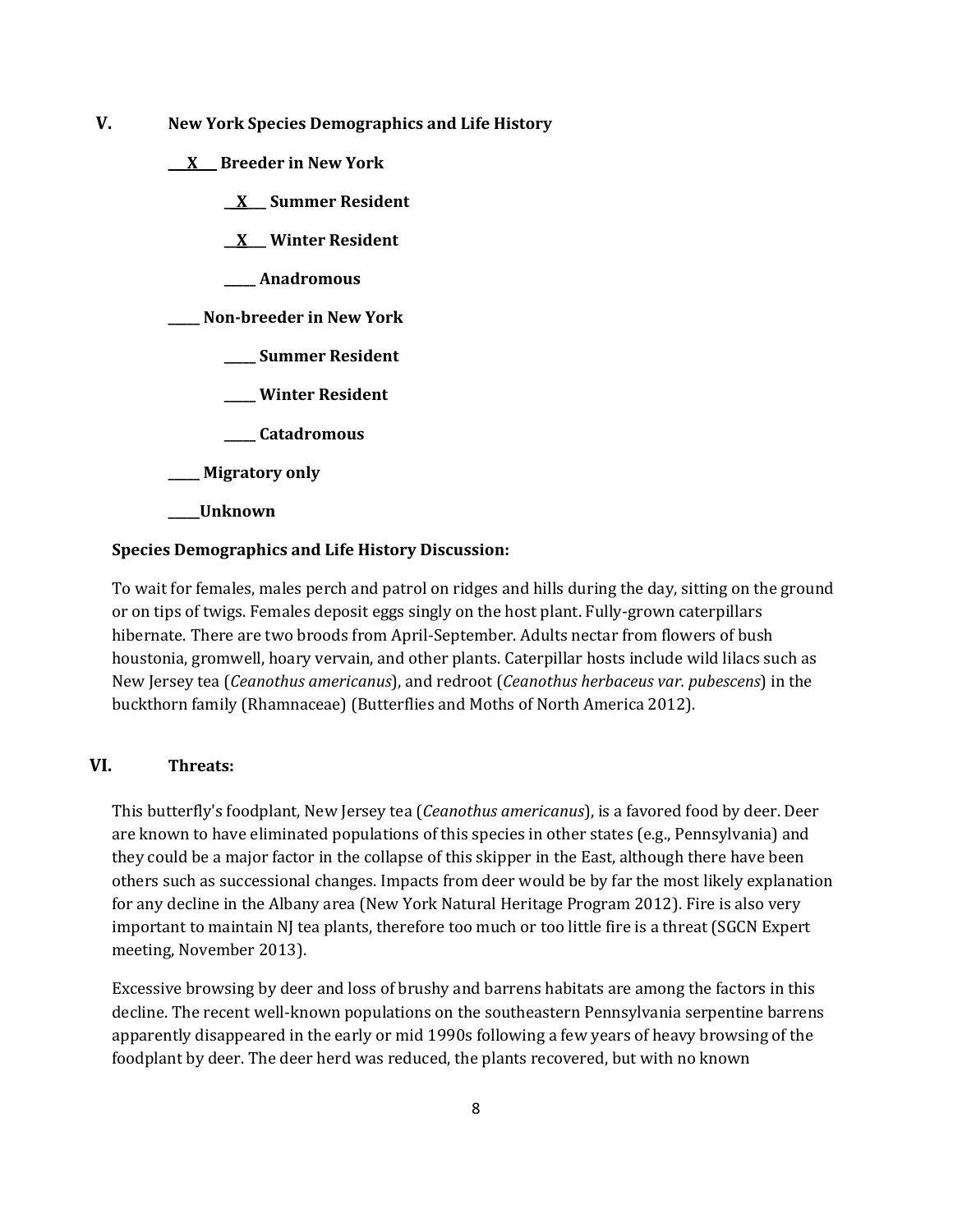populations remaining closer than the Albany, New York Pine Bush, the mottled duskywing is not expected to return there (New York Natural Heritage Program 2012).

# **Are there regulatory mechanisms that protect the species or its habitat in New York?**

**\_\_\_X\_\_\_ No \_\_\_\_\_ Unknown \_\_\_\_\_\_ Yes** 

# **Describe knowledge of management/conservation actions that are needed for recovery/conservation, or to eliminate, minimize, or compensate for the identified threats:**

Management needs include controlling deer browsing on the foodplant, which will usually require reducing deer numbers. Preserves that do not allow hunting and do not manage deer numbers effectively should not be considered protected occurrences for this skipper. Research needs include determining the population (metapopulation) dynamics. Systematic gathering of data on this species is necessary (New York Natural Heritage Program 2012).

| <b>Conservation Actions</b>    |                                      |  |
|--------------------------------|--------------------------------------|--|
| <b>Action Category</b>         | Action                               |  |
| Law and Policy                 | Policies and Regulations             |  |
| <b>Education and Awareness</b> | Training                             |  |
| <b>Education and Awareness</b> | Awareness & Communications           |  |
| Land/Water Protection          | Site/Area Protection                 |  |
| Land/Water Protection          | Resource/Habitat Protection          |  |
| Land/Water Management          | Site/Area Management                 |  |
| Land/Water Management          | Invasive/Problematic Species Control |  |
| Land/Water Protection          | Site/Area Protection                 |  |

Conservation actions following IUCN taxonomy are categorized in the table.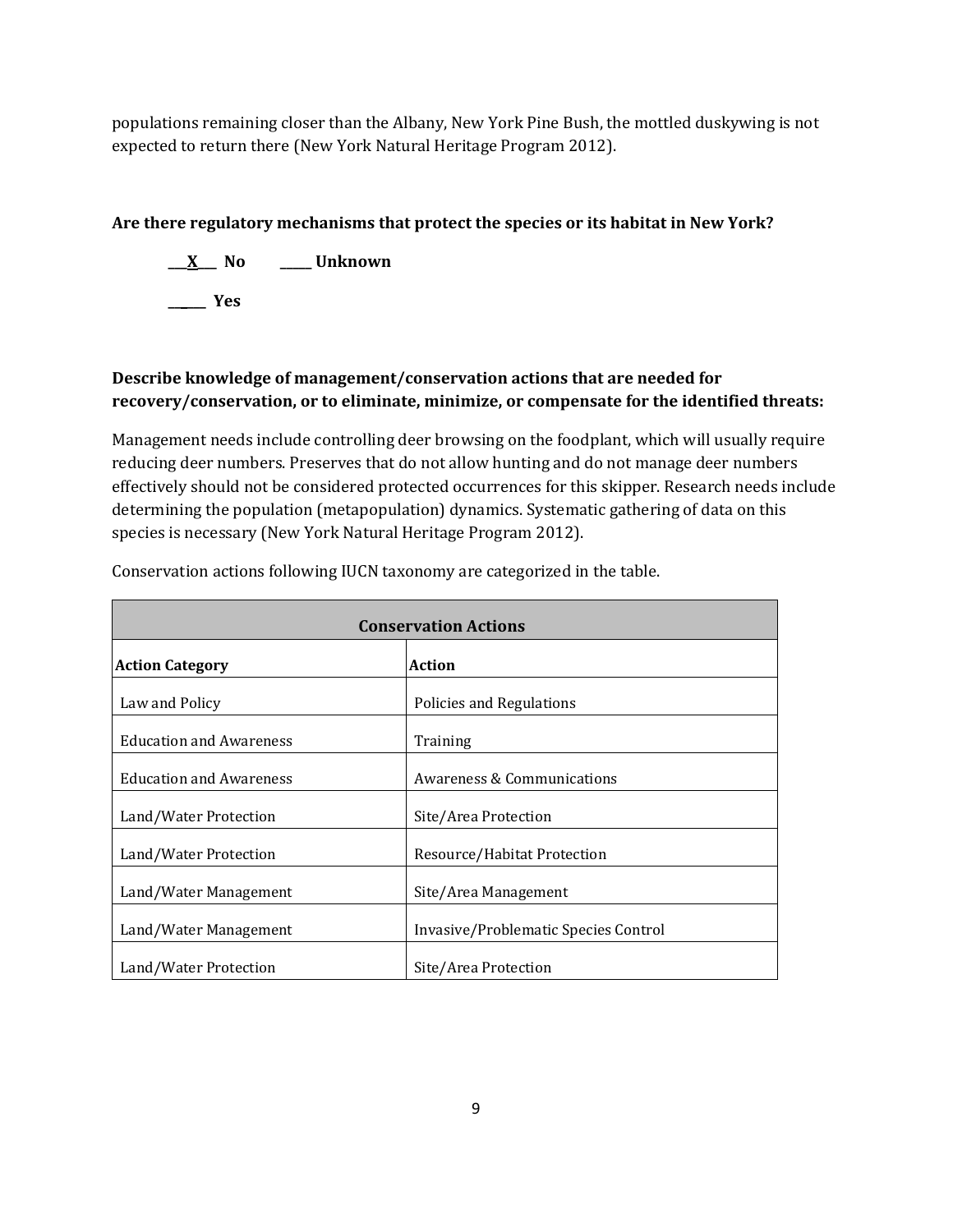The Comprehensive Wildlife Conservation Strategy (NYSDEC 2005) includes recommendations for the following actions for other butterflies, and for mottled duskywing in particular.

### **Fact sheet:**

Develop fact sheets and other outreach material to educate the public about species at risk Lepidoptera.

## **Habitat management:**

Determine best management regimes for species in each locality.

#### **Habitat research:**

- Determine precise habitat needs of all life stages.
- Ascertain food plants.
- Determine the relationship between food availability and species numbers.

## **Invasive species control:**

- Identify species which impact negatively on butterfly populations.
- Determine the best control method for those exotic species with minimal repercussions for butterfly populations.

#### **Life history research:**

- \_\_\_\_ Investigate the metapopulation dynamics of those species which appear to have distinct populations.
- Establish the duration of all life stages.
- Taxonomic research for related species.

# **Other action:**

- Determine the actual sensitivity of species to chemical formulations, particularly diflubenzuron and other commonly used agricultural pesticides.
- Determine the effect of Bacillus thuringiensis kurstaki (BTK) used in Gypsy moth sprayings on various species.

# **Population monitoring:**

\_\_\_\_ Inventory of species within historical range.

## **Statewide baseline survey:**

Survey all species to more adequately define the list of species that need to be addressed.

# **VII. References**

- Brock, J. P., and K. Kaufman, 2003. Butterflies of North America. Kaufman Focus Field Guides, Houghton Mifflin Company, New York, NY 284 pp.
- Butterflies and Moths of North America. 2012. <http://www.butterfliesandmoths.org/>. Accessed 22 January 2013.
- NatureServe. 2012. NatureServe Explorer: An online encyclopedia of life [web application]. Version 7.1. NatureServe, Arlington, Virginia. <http://www.natureserve.org/explorer>. Accessed 22 January2013.